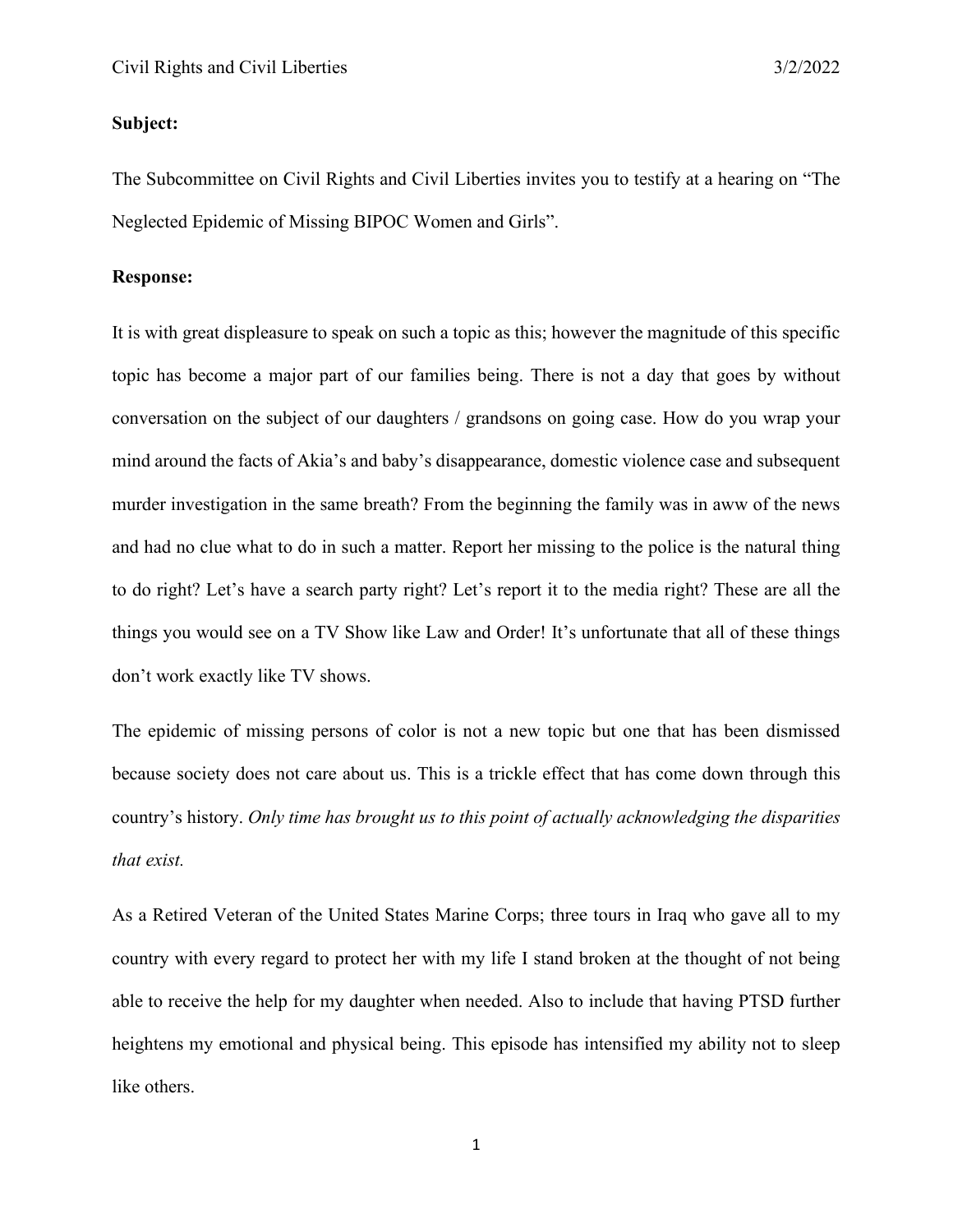Support for Black, Indigenous, or People of Color (BIPOC) is needed now! We are important and deserve the same attention as Caucasian people. I have exhausted everything that has been asked of me to do and I still feel that nothing has been accomplished. I try to understand why her case is so secretive and only want to know what happened and where is she. Parents are not supposed to outlive their children but live to see all that is accomplished in their life. That will never happen and in some regards the justice system took almost five years to figure out what we all knew.

## **Communication**:

The ability to communicate with the police has been very difficult to say the least. Multiple phone calls with no response for weeks even up to a month, being on hold for countless minutes at a time just to be told the detective on the case is not available or has moved to another office. Talking to several officers at the Police Desk and then being hung up just intensifies who picks up the phone next. Handing out flyers in the community and beat officers do not even know who she is when the local police district is less than two miles away.

Having to write a Congressional Swift to C.A. Dutch Ruppersberger the U.S. representative for Maryland's 2nd congressional district was the only way to let people know what the family was going through. This led to speaking with the heads of the various Baltimore Police Divisions, the FBI, and meeting with the ADA of Baltimore City has been an experience that will live with our family. But these encounters have not all been a good one. Again, the lack of knowing has been stressful.

The ability to communicate with those who have the authority to provide media coverage was what I thought most ridiculous! Calling or emailing every news station in Baltimore to get coverage did not get the case attention. It made no sense that even after her case was aired on local TV in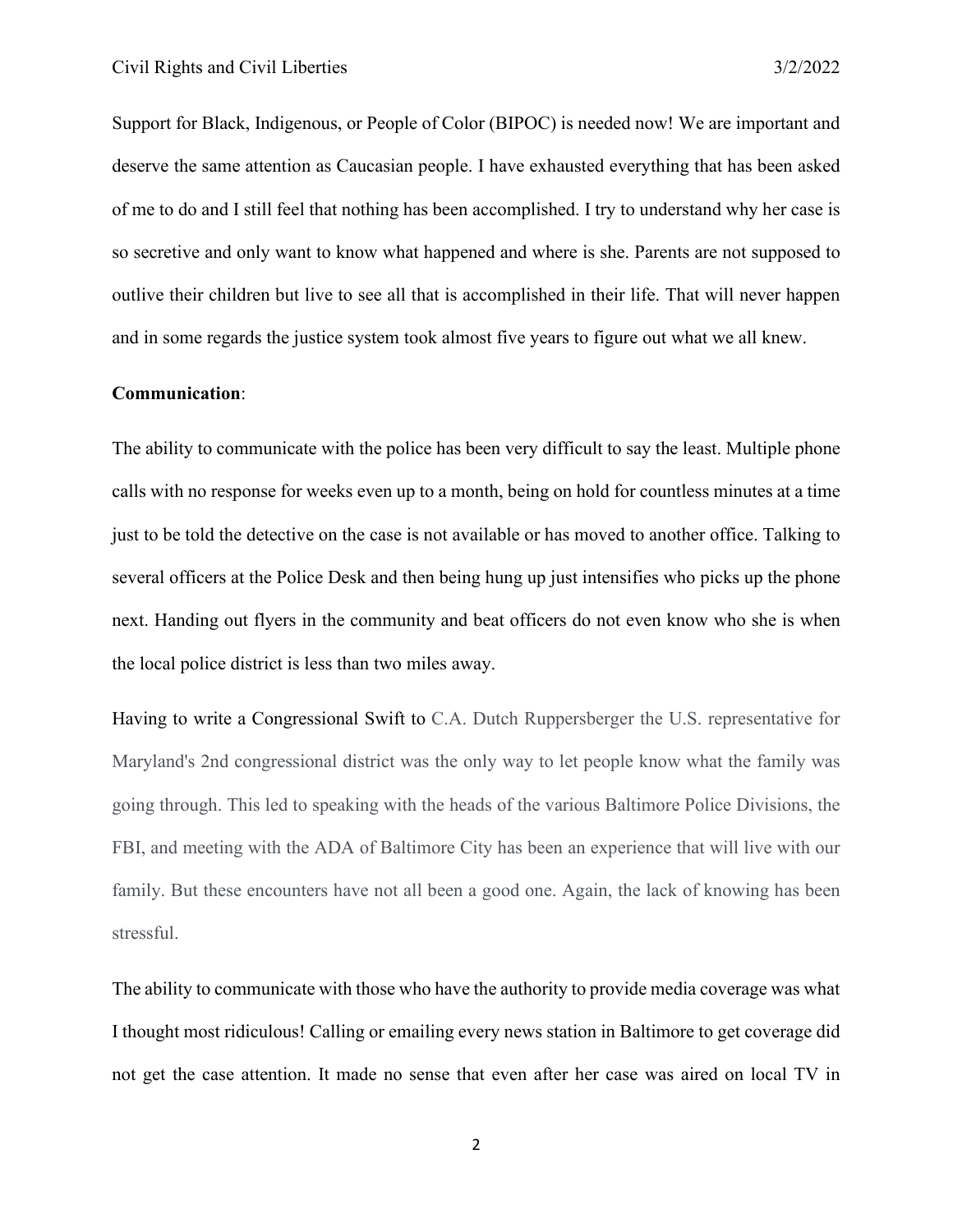Baltimore it only stayed within the confines of the city. It did not get picked up in the neighboring counties, it did not get state, national or international coverage either. Why is this so? My thought only; single black woman with child living in low income neighborhood that is known for drugs and other issues where the police only know the community for being an area of troubled folks who don't care to trust law enforcement anyway. The slogan here snitches dig ditches is well known. A community that stays to themselves is not how cases get solved.

Even though within her case an assailant has been arrested. If you read the letter written used to arrest the individual it details a timeline of her last days. Possibly her resting place is in a landfill in Virginia that covers acres of land. We struggle with not knowing what happened to them, where are they, why can they not search for them, will the evidence in this case put the person or persons in jail for life?

## **Ways to remedy the problem:**

Funding groups that can assist in the help of Black, Indigenous, or People of Color (BIPOC) is more important now than ever. External Search Teams to include dogs are needed, teams to plaster flyers in the local areas are needed, and extended community activism on the part of local law enforcement needs to be improved or developed.

Monies towards training advocates in the areas of media relations, community relations, cultural relations and family assistance. That a National Standard Operating Process for missing people be provided instead of each level or area of law enforcement having their own. This would also be fundamental in the area media coverage.

In the case of being proactive: Suggested by Akia's aunt Sanobia Wilson an Alert for Pregnant Woman that details their status in case of being missing until found.

3